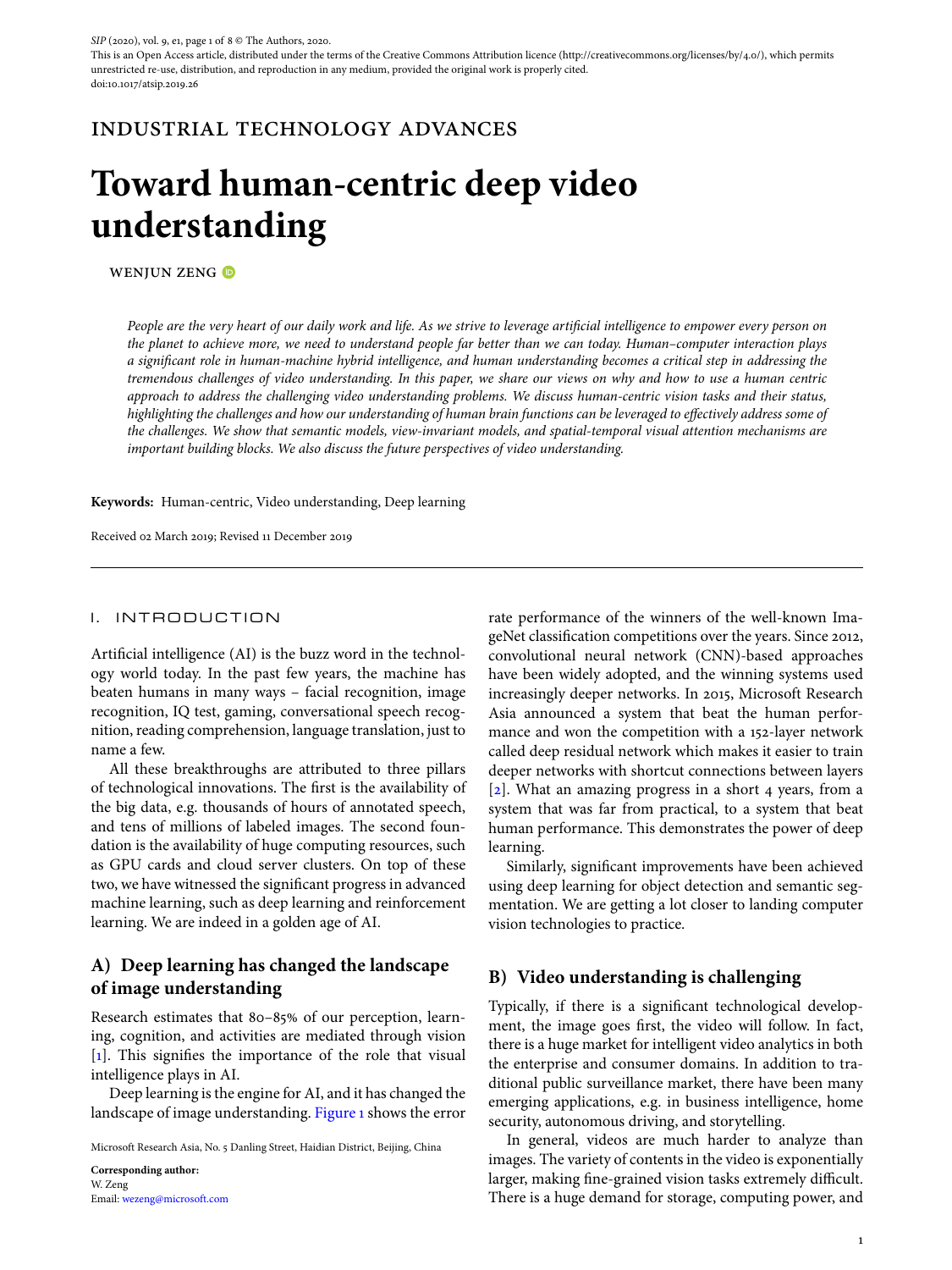

<span id="page-1-0"></span>Fig. 1. Performance of the winners of the ImageNet classification competitions over the years.

bandwidth. In some scenarios, real-time processing is a requirement. The labeling for video is particularly costly. In some scenarios, there is a lack of training data. For example, it is more difficult to make surveillance video data available for research, partly due to the privacy issue. In some other cases, positive samples are scarce. These are all the challenges that video understanding faces, making it very difficult to land the video analytics technologies to practice.

Given the challenges in making video understanding technologies practical, we believe it is important to take a human-centric approach to focus on the features that are most critical for bringing the technologies to the market.

## II. HUMAN-CENTRIC: WHY AND HOW?

People are the very heart of our daily life and work. In order to serve people better, we need to better understand people, their surroundings, and their relationships: who they are, what they are wearing, what they are doing and saying, how they are feeling, what their intentions are, who they are talking to, among others. Just as people are constantly trying to understand themselves and other people, machines also need powerful tools to help them understand people through multi-modality sensory data in today's societies that are becoming more and more intelligent.

Not surprisingly, people are the main subjects in most videos, and human–computer interaction plays a significant role in human-machine hybrid intelligence that is likely to dominate in practice in the foreseeable future. Therefore, human understanding becomes a critical step in video understanding. In fact, one of the earliest successful applications of computer vision is about human, i.e. the widespread deployment of face recognition. By extension, it is likely that the next breakthrough could come from general human understanding technologies. Therefore, it makes a lot of sense to take a human-centric approach for video understanding. By "human-centric", we mean both focusing on the tasks of understanding humans in video and leveraging what we have understood about how human brain works in the algorithm designs, although what we can do for the latter is still very limited.

After all, the initial goal of AI was to mimic how the human brain works. We need to understand human in general from multiple perspectives, including biological science, neural science, cognitive science, behavior science, and social science, etc. For video understanding, deep learning is a powerful tool that has been shown to have great promise. It is important to understand how the human brain works and then leverage that in the design of deep learning systems. In fact, the human brain's attention mechanism has been successfully applied to neural network designs [\[3\]](#page-5-2). Human reasons based on the knowledge they acquire. We are seeing more and more efforts in integrating a knowledge-driven approach with a data-driven approach in deep learning system design  $[4-6]$  $[4-6]$ , as will be elaborated on in Section IV.

We will discuss human-centric vision tasks and their status next, while highlighting the challenges and how our limited understanding of human brain functions (e.g. attention mechanisms, semantic models, knowledge-based reasoning) can be leveraged to effectively address some of the challenges.

## III. HUMAN-CENTRIC VISION TASKS

Human understanding in the video is about the detection and recognition of humans, their attributes, and their activities. Significant progress has been made for many important human-centric vision tasks. We provide an overview of these technologies in the following.

# **A) People tracking**

Visual object tracking is one of the fundamental problems in video analysis and understanding. Given the bounding box of a target object in the first frame of a video, a tracker is expected to locate the target object in all subsequent frames. Single object tracking can be typically considered a joint detection and tracking problem as it is essentially the detection of the *same* target object in every subsequent frame. The greatest challenge is to fulfill the simultaneous, but somewhat conflicting requirements on robustness and discrimination power  $[\bar{z}]$ . The robustness requires a tracker not to lose tracking when the appearance of the target changes due to illumination, motion, view angle, or object deformation. Meanwhile, a tracker is expected to have the capability to discriminate the target object from a cluttered background or similar surrounding objects. Both requirements traditionally need to be handled through online training to achieve the adaptability.

Since 2015, more and more works based on CNN have emerged. While deep features introduce the speed limitation to online training, their strong representational power opens-up a possibility to completely remove online training. The pioneering work along this line is SiamFC [\[8\]](#page-6-2). SiamFC employs offline-trained Siamese CNNs to extract features, and then uses a simple cross-correlation layer to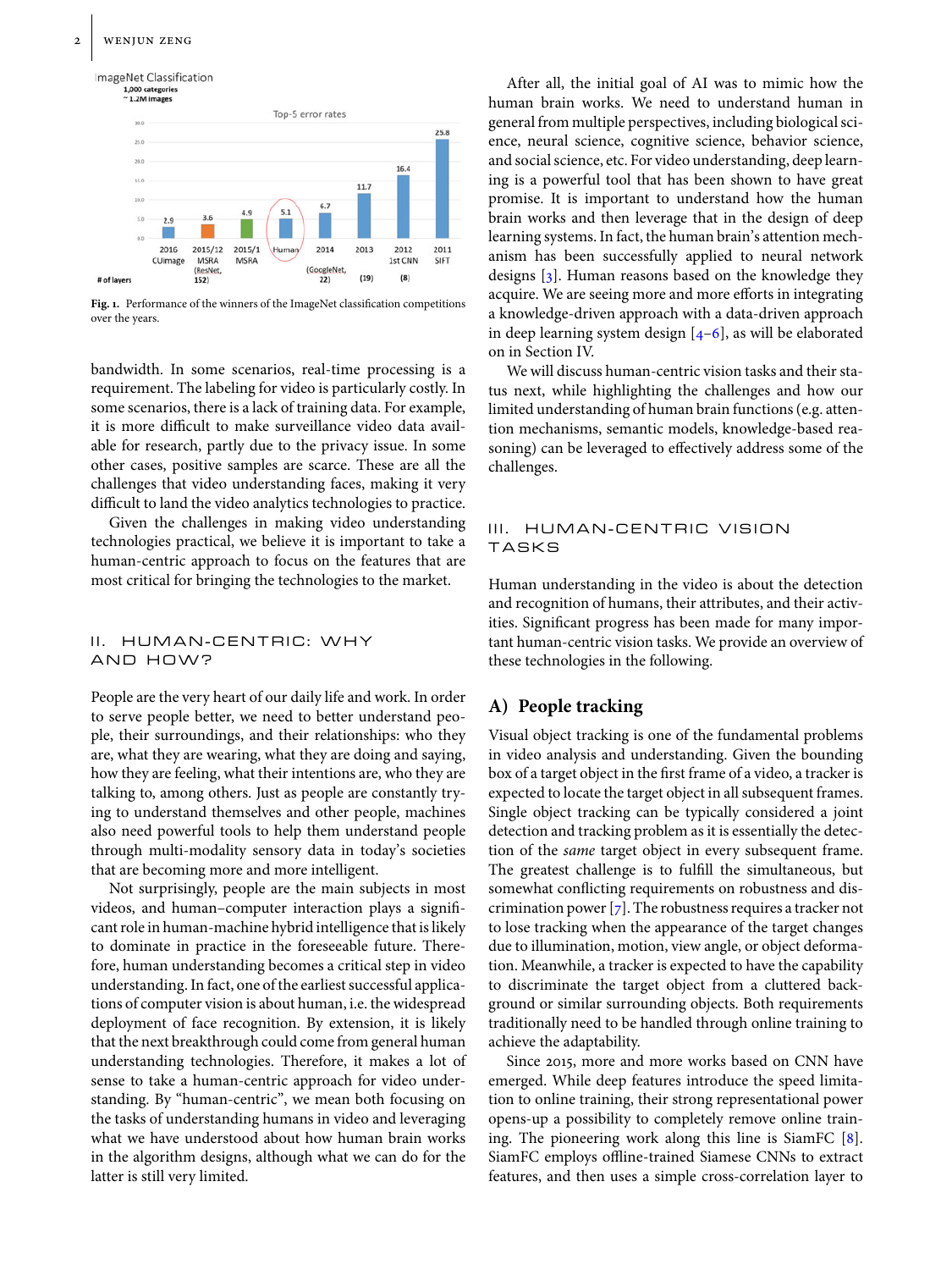

<span id="page-2-0"></span>**Fig. 2.** Accuracy-speed trade-off of top-performing trackers on the OTB-100 benchmark. The speed axis is logarithmic. Reproduced from Fig. 8 of [\[7\]](#page-6-1). Please refer to [\[7\]](#page-6-1) for the notations of different trackers. "Ours" refers to the SPM-Tracker [\[7\]](#page-6-1).

perform a dense and efficient sliding-window-based search. As a result, SiamFC can operate at 86fps on GPU. There are a great number of follow-up works, such as SA-Siam [\[9\]](#page-6-3) and SiamRPN [\[10\]](#page-6-4). SA-Siam adopts a two-branch network to encode images into two embedding spaces, one for semantic similarity (robustness) and the other for appearance similarity (discriminativeness). SiamRPN consists of a Siamese subnetwork for feature extraction and a region proposal subnetwork for similarity matching and box regression.

While most object tracking works use a single-stage design, a two-stage SiamFC-based network is proposed in [\[7\]](#page-6-1), aiming to address both the robustness and discriminativeness requirements. The two stages are the coarse matching stage (i.e. a proposal stage) which focuses on enhancing the robustness, and the fine matching stage which focuses on improving the discrimination power by replacing the cross-correlation layer with a more powerful distance learning subnetwork. The resulting tracker achieves superior performance on major benchmark datasets, with an impressive inference speed of 120fps on an NVIDIA P100 GPU. [Figure 2](#page-2-0) shows an accuracyspeed trade-off of top-performing trackers on the OTB-100 benchmark [\[11\]](#page-6-5). It can be observed that significant progress has been made for single-object tracking in the past few years. These can be readily applied to single-person tracking.

In many practical scenarios, it is required to track multiple people simultaneously. It is generally not efficient to treat multiple-person tracking as multiple *separate* singleperson tracking tasks. Recent works on multi-person tracking focus on the tracking-by-detection approach, i.e. detecting objects (of the same target category, i.e. person) using a general object/person detector in individual frames and then linking detections across frames. These include various strategies such as importance sampling and particle filtering for state propagation in a Bayesian framework  $[12]$ , linking short tracks over a long duration, e.g. using the Hungarian algorithm for the optimal assignment  $[13]$ , and greedy Dynamic Programming in which trajectories are estimated one after another  $[14]$ . To improve robustness to wrong identity assignment, recent research has focused on linking detections over a larger time duration using various optimization schemes. One common formulation to address multi-person tracking is based on constrained flow optimization which can be solved using the *k*-shortest paths algorithm [\[15\]](#page-6-9). Graph-based minimum cost multicut formulation has also been proposed  $[16, 17]$  $[16, 17]$  $[16, 17]$ . Note that the tracking-by-detection approach separates tracking from detection, therefore may not be the most efficient approach. For example, a general object detector may miss detecting some object instances in some frames, which otherwise could be tracked if a single-object tracker is used for that specific object instance. We believe more efforts should be made to investigate the approach of joint detection and tracking, which has been extensively studied for singleobject tracking, for *joint* multiple-object/people tracking. The spatial and temporal relationships between multiple objects/people should be better exploited. There is also a trade-off between complexity and accuracy that should be optimized. Tracking over a long period of time is typically very challenging. Long-term tracking usually results in intermediate short-term tracklets, and requires linking/matching tracklets over time, e.g. through object reidentification (re-ID) techniques.

While general object tracking can be readily applied to people tracking, there are dedicated tracking technologies designed for people tracking. For example, a detector can be designed specifically for people to handle occlusion and body deformation [\[18\]](#page-6-12). A minimum cost-lifted multicut formulation was proposed in  $[19]$  to introduce additional edges in the graph to incorporate long-range person re-ID information into the tracking formulation. To effectively match hypotheses over longer temporal gaps, new deep architectures for re-ID of people are developed, where holistic deep feature representations and extracted body pose layout are combined. More discussion about person re-ID will be presented in Section III.C.

### **B) Human pose estimation**

Human pose estimation determines the pixel locations of key joints of the human body. It is a key step toward understanding people. It has widespread applications such as human action recognition, motion analysis, activity analysis, and human–computer interaction. Despite many years of research with significant progress made recently, pose estimation remains a very challenging task, mainly due to the large variations in body postures, shapes, capturing views, scales, complex inter-dependency of parts, appearances, quality of images, etc.

The pictorial structure  $[20]$  is an early work that defines the deformable configurations by spring-like connections between pairs of parts to model complex joint relations. Subsequent works  $[21, 22]$  $[21, 22]$  $[21, 22]$  extend this idea to CNNs. Many recent works use CNNs to learn feature representations and obtain the locations of the 2D joints or the score maps of the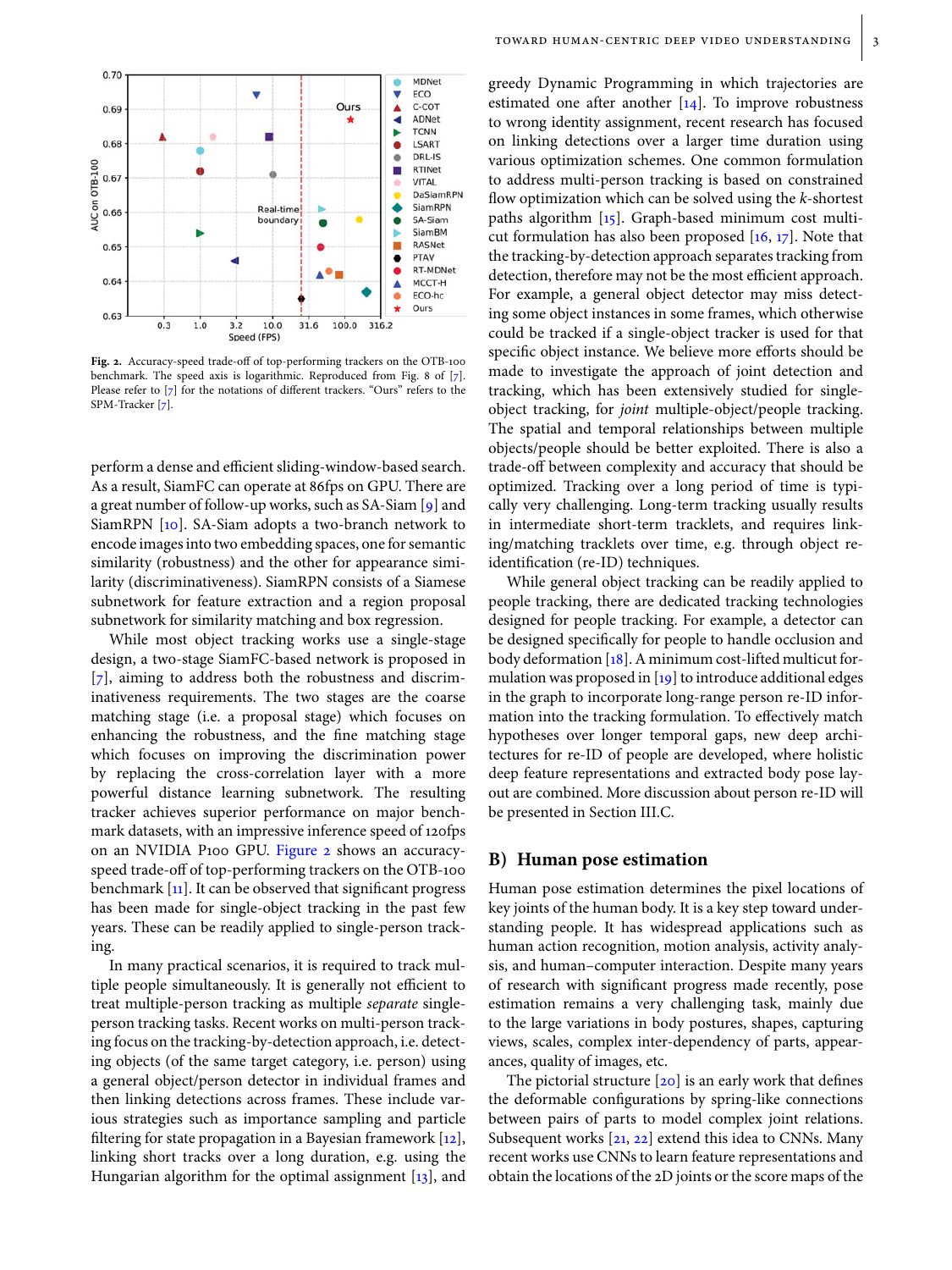$2D$  joints  $[23-25]$  $[23-25]$ . Some methods directly employ learned feature representations to regress the 2D joint positions [\[23\]](#page-6-17), while a popular way of a joint detection is to estimate a score map for each 2D joint based on fully CNN [\[24](#page-6-19)[–26\]](#page-6-20). To efficiently detect the 2D poses of multiple people, [\[26\]](#page-6-20) uses Part Affinity Fields to learn to associate body parts with individuals in the image. The architecture encodes global context, allowing a greedy bottom-up parsing step that maintains high accuracy while achieving real-time performance, irrespective of the number of people in the image. A two-stage normalization scheme, i.e. human body normalization followed by limb normalization, is presented in  $[27]$  to make the distribution of the relative joint locations compact, resulting in easier learning of convolutional spatial models and more accurate pose estimation.

In addition to 2D pose estimation discussed above, there have been recent efforts to estimate relative 3D poses from monocular images [\[28](#page-6-22)-30], mostly using regression methods. It is shown in  $\begin{bmatrix} 30 \end{bmatrix}$  that a simple integral operation (replacing the "taking-maximum" operation by "takingexpectation") can relate and unify the heat map representation and joint regression, taking advantages of their individual merits to further improve the performance.

Another practically more important task is to estimate absolute 3D human poses from multiple calibrated cameras  $[31]$ . Many earlier works  $[32]$  follow the pipeline of first locating the 2D joints in each camera view and then triangulating them to  $3D$  [ $31$ ]. The  $3D$  pose estimation accuracy heavily depends on the accuracy of the 2D joint estimations. In [\[33\]](#page-6-26), a cross-view feature fusion approach to fuse the multi-view features in order to achieve more robust 2D pose estimation for each view, especially for the occluded joints, is presented. A Recursive Pictorial Structure Model (RPSM) is then presented to estimate 3D poses from multi-view 2D poses. This work sets a new state-of-the-art on multi-view human pose estimation on the benchmark H36M dataset [\[34\]](#page-6-27), outperforming prior works (e.g.  $[35]$ ) by a large margin (a 50 reduction of the average joint estimation error). This makes high accuracy motion capture without motion sensors or markers very close to reality, and is expected to enable many applications such as low-cost athlete body motion analysis, human tracking and action recognition in retail scenarios, etc.

## **C) Person re-identification**

Person re-ID aims to match a specific person across multiple camera views or in different occasions from the same camera view. It facilitates many important applications, such as cross-camera tracking [\[36\]](#page-6-29) and the long-term people tracking discussed in Section III.A. This task is very challenging due to large variations of person pose and viewpoint, imperfect person detection, cluttered background, occlusion, and lighting differences, etc. Many of these factors result in spatial misalignment of two matching human bodies, making it one of the key challenges in re-ID.

In recent years, many efforts have been made to alleviate these problems [\[37](#page-6-30)[–39\]](#page-6-31). For example, to make the learned features focus on some local details, some works make a straightforward partition of the person image into a few fixed rigid parts (e.g. horizontal stripes) and learn detailed local features [\[37,](#page-6-30) [40,](#page-6-32) [41\]](#page-6-33). Such partition however cannot align well with the human body parts. Some other works have attempted to use the pose to help localize body parts for learning part-aligned features  $[38, 42, 43]$  $[38, 42, 43]$  $[38, 42, 43]$  $[38, 42, 43]$  $[38, 42, 43]$ . This, however, is a very coarse alignment. Even for the same type of parts, there is still spatial misalignment within the parts between images, where the human semantics are different for the same spatial positions. It becomes critical to design an architecture that enables the efficient learning of densely semantically aligned features for re-ID.

A densely semantically aligned person re-ID framework is proposed in  $[44]$ , which enables fine-grained semantic alignment and explores the semantically aligned feature learning. It performs dense semantic alignment of the human body on a canonical space to address the misalignment challenges, where dense (i.e. pixel-wise) semantic pose estimation  $[45]$  is leveraged. To address the potential dense pose estimation errors (i.e. robustness issue) and the challenges in handling non-overlapping areas between two matching persons, a powerful joint learning framework is developed to guide the feature learning of one main stream using another (densely semantically aligned, but noisy) stream. State-of-the art performance is achieved on the benchmark datasets. Along the same line, a more elegant framework is proposed in [\[46\]](#page-7-2) that uses an encoder–decoder architecture to guide the feature learning such that the learned features for re-ID is capable of reconstructing, through the decoder, a 3D full body texture image in a canonical semantic space. The learned features used for re-ID are thus view- and pose-invariant. The decoder is used only for model training, without increasing the inference complexity. This approach nicely addresses the issue of visible body inconsistency between matching images, which is not well-addressed in [\[44\]](#page-7-0).

## **D) Human action recognition**

Ultimately, we would like to understand the human activities in the video. Human action recognition thus is a very important but challenging task. There are a large variety of actions, with large or subtle differences. It is therefore important to be able to leverage some attention mechanisms, just like the human brain does, to focus on what really characterize a particular action to differentiate it from other actions. View variation (e.g. among videos taken of the same action) is another significant challenge, which demands view-invariant approaches.

There have been RGB-based approaches [\[47–](#page-7-3)[53\]](#page-7-4), skeleton-based approaches [\[54–](#page-7-5)[57\]](#page-7-6), and their combinations [\[58\]](#page-7-7) for human action recognition. RGB-based approaches have the advantage of taking into account the appearance information and the context (e.g. background and other objects around humans), but have difficulty differentiating some fine-grained actions (e.g. human poses/motions). Skeleton-based approaches can focus on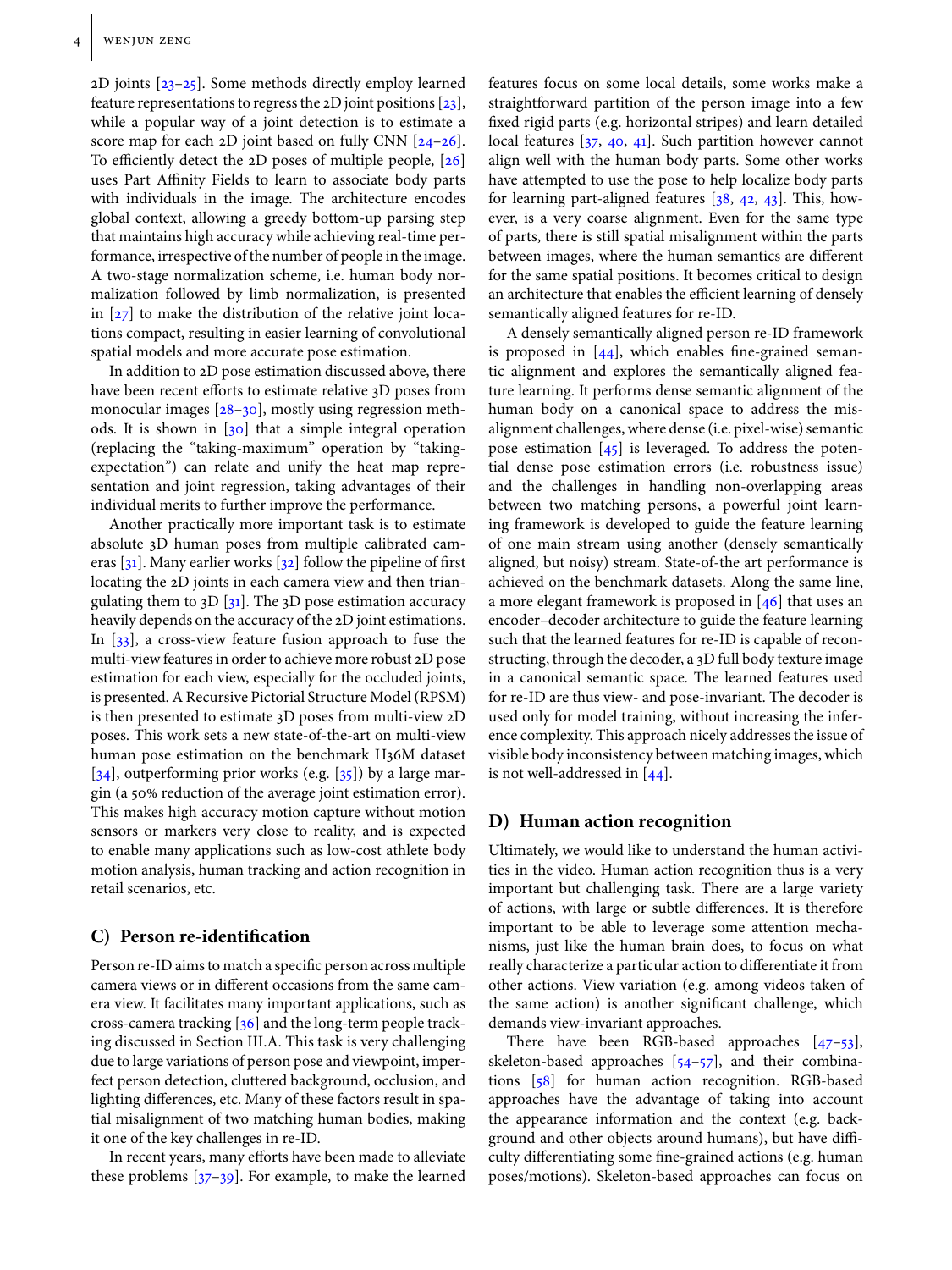

<span id="page-4-0"></span>**Fig. 3.** Spatial-temporal attention network. Both attention networks use a one-layer LSTM network.

fine-grained actions of the human body, but lose the context information (e.g. interacting objects). Combining the RGB information and pose information would often provide the best performance [\[58\]](#page-7-7).

We focus on skeleton-based approaches here. Earlier neurophysiological study shows that human can recognize action by motions of just a few key points [\[59\]](#page-7-8). In fact, the skeleton can be considered as a high-level abstract representation of the human body, and it reflects some sort of human brain attention. Since there is a sequence of skeleton joint sets over time in the video, one can use a recurrent neural network such as Long Short-Term Memory (LSTM) network [\[60\]](#page-7-9) to model the temporal dynamics of the joints for different actions. Co-occurrence patterns of joint features are learnt using an end-to-end regularized LSTM network for human action recognition  $[55]$ . Based on the observation that for different actions, the importance levels of different joints are different, both a spatial attention model and a temporal attention model are used to highlight what really characterize a particular action instance [\[56\]](#page-7-11). [Figure 3](#page-4-0) shows the network architecture. The single-layer LSTM-based spatial attention model assigns different weights to joints of the same frame before applying a baseline action classification network. The single-layer LSTM-based temporal attention model generates a temporal weighting curve to pool action prediction outputs at different time instances. Significant accuracy improvements (up to 6% absolute gains over baseline on a benchmark dataset) have been achieved, signifying the importance of developing attention mechanisms in vision tasks.

As mentioned above, a significant challenge for video analysis is view variation, i.e. visual representations of the same event captured from different views would look very different. The human brain has the capability to recognize that they are the same event. We would like the machine to be able to do that as well. A view adaptation sub-network is proposed in [\[57\]](#page-7-6) to address the view-invariant property, by adaptively transforming the input 3D skeleton sequence to a more consistent virtual view before an LSTM-based classification network is applied. Through end-to-end training, this view adaptation sub-network allows the main action classification network to "see" only skeleton sequences of



<span id="page-4-1"></span>**Fig. 4.** Illustration of a retail intelligence scenario where multiple cameras are deployed, 3D space is reconstructed, people are detected and tracked, and heatmap (in purple) is generated.

consistent views, disregard their original views. This effectively addresses the view variation problem, resulting in a powerful action classification network that can focus its attention on the action details, as opposed to visual content variation resulting from view variation.

# **E) Integration**

While it is critical to develop individual human-centric vision tasks for video understanding, it is also important to look at them from a system perspective, and understand how to integrate those building blocks, and how they compensate each other.

Depending on the application scenarios, a practical system may integrate some or all of the building blocks. For example, for a workplace safety scenario, people detection and tracking may be sufficient to detect if there is any human activity outside a safety zone. In a more complex retail intelligence scenario where multiple cameras are deployed (see [Fig. 4\)](#page-4-1), one may need to detect and track the customers, based on face, body, skeleton, or a combination. Long-term tracking may be necessary and is typically challenging, especially across different cameras, in which case person re-ID becomes critical to link estimated short-term tracklets. With people tracking, heatmap can be created to reflect where in the store customers go/stay most. If more detailed activities of the customers are of interest, one may want to also identify the actions (e.g. picking up an item) of the customers, e.g. by leveraging the estimated pose sequence, or a combination of pose and RGB data. For efficient integration of the building blocks, a mask-RCNN [\[61\]](#page-7-12) like architecture with a multi-task setting that shares the feature extraction backbone network could be used.

For real-time interactive applications such as video conferencing, the real-time requirement is likely the most significant challenge for many vision tasks. For example, foreground/human body segmentation and background blurring are desirable features to remove background distractions or provide privacy protection. In this case, there is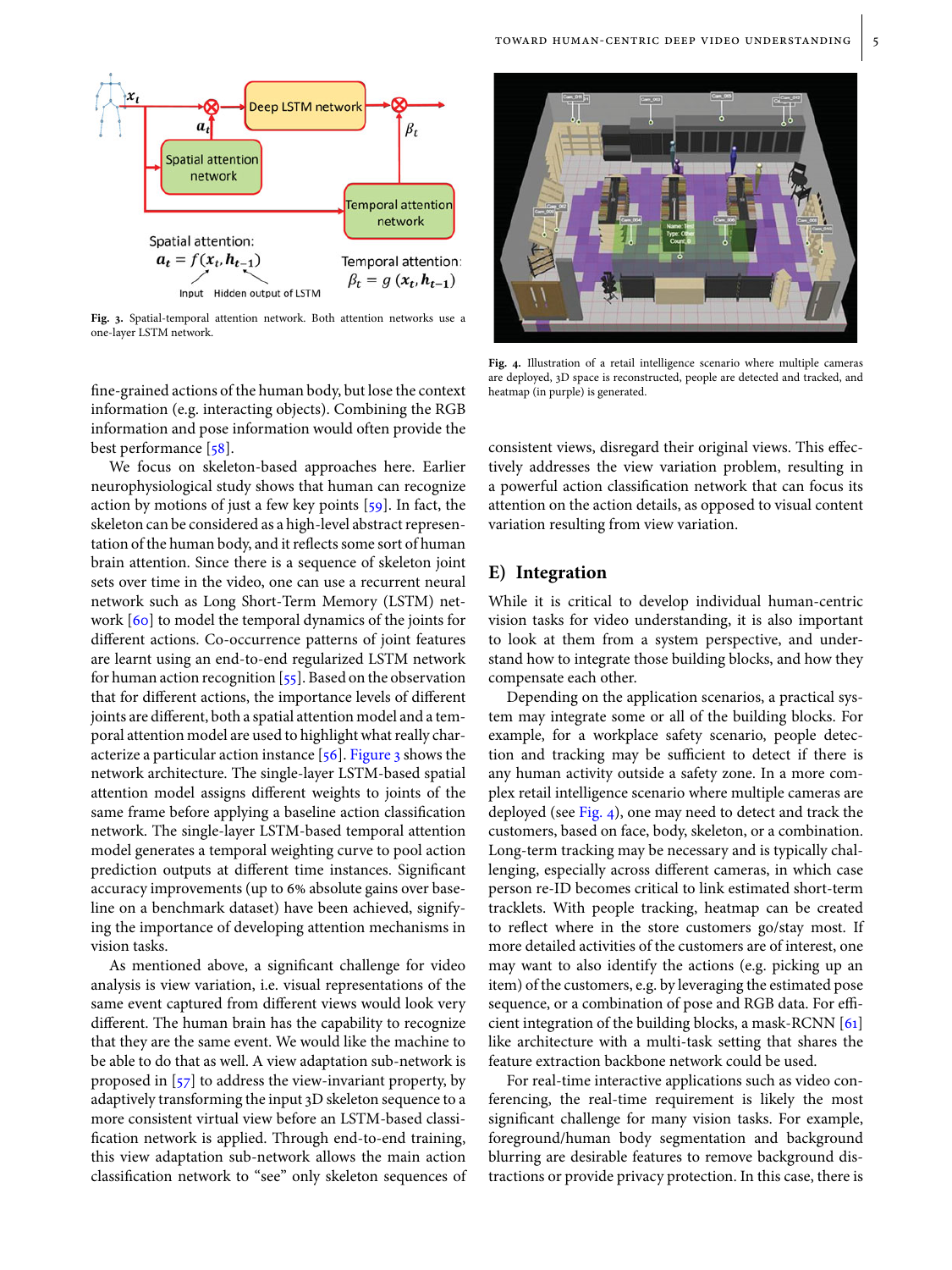a stringent requirement on the neural network model size (e.g. in the order of 100 K bytes) and speed (in the order of ms per frame). Significant efforts need to be devoted to the model size reduction and speed optimization.

## IV. FUTURE PERSPECTIVES

Understanding human in the video is a critical step for video understanding. There has been tremendous progress in the development of human understanding technologies in the past few years, thanks to the rapid advance of deep learning technologies. The development, however, has mostly focused on individual component vision tasks that are spatially or temporally local, such as detection of individual objects or actions. There is little work on understanding the relationship between individual entities, such as object relationships, and causal relations between actions/events. This is partly due to the difficulty in acquiring exponentially increasing amount of labeled data required by current deep learning technologies for complex tasks spanning over larger spatial regions and temporal durations. To address such difficulty, existing human knowledge should be leveraged and incorporated into the learning systems to efficiently learn about semantic relationships, while reducing the dependency on data-driven deep learning approaches. It is exciting to see that some initial efforts have been made along this line, where human knowledge is incorporated, e.g. in the form of graph convolutional network (GCN), an efficient variant of CNNs which operates directly on graphs [\[4\]](#page-5-3), to help significantly improve the performance of video understanding  $[4-6]$  $[4-6]$ . For example, building upon GCN to transfer knowledge obtained from familiar classes to describe the unfamiliar class, [\[5\]](#page-6-37) uses both semantic embeddings and the categorical relationships derived from a learned knowledge graph to predict the visual classifiers for unfamiliar classes. A Symbolic Graph Reasoning (SGR) layer, injected between convolution layers, is proposed in [\[6\]](#page-6-0) to perform reasoning over a group of symbolic nodes whose outputs explicitly represent different properties of each semantic entity in a prior knowledge graph.

The development of semi-supervised learning or unsupervised learning technologies is also critical in alleviating the requirement on the amount of labeled training data, ultimately making it closer to mimicking how the human brain works. For example, recently unsupervised pre-training of deep Bidirectional Encoder Representations from Transformers (BERT), that is able to leverage the abundance of un-labelled data, shows a promising direction for language modeling [\[62\]](#page-7-13) and joint visual-linguistic modeling [\[63\]](#page-7-14). The pre-trained BERT model can be finetuned with just one additional output layer to create state-of-the-art models for a wide range of downstream tasks, without substantial task-specific architecture modifications.

Although some aspects of human brain functions such as attention mechanisms have been well exploited in deep learning, it is still a long way to go in understanding better how human brain works before additional breakthroughs can be achieved in visual understanding. However, a human centric mindset, which includes both focusing on the human understanding tasks in video and leveraging our understanding of how the human brain works, will put us on the right track in developing video understanding technologies.

Although significant progress in research has been made for visual understanding, its landing in practice has been relatively slow. Industrial powerhouses and start-ups are rushing to push the technologies to the markets in different vertical domains, such as the Microsoft Cognitive Services [\(https://azure.microsoft.com/en-us/services/](https://azure.microsoft.com/en-us/services/cognitive-services/) [cognitive-services/\)](https://azure.microsoft.com/en-us/services/cognitive-services/). Face recognition is arguably the most successful (human understanding) vision technology that has found its widespread applications in practice. We are seeing more and more emerging real-world application scenarios such as retail intelligence, eldercare, workplace safety, and public security. Human understanding is a common core requirement in these scenarios, and we expect that the technologies will be mature in the near future to enable these application scenarios.

## ACKNOWLEDGEMENT

The author would like to thank his colleagues and interns at Microsoft Research Asia for many discussions that helped shape the views and insights presented in this paper. Thanks especially go to Cuiling Lan, Chong Luo, Xiaoyan Sun, and Chunyu Wang for their long-term, close collaborations on the technical subjects discussed in the paper.

### FINANCIAL SUPPORT

This research received no specific grant from any funding agency, commercial or not-for-profit sectors.

#### CONFLICT OF INTEREST

None.

## REFERENCES

- <span id="page-5-0"></span>1 Ripley D.L.; Politzer T.: Introduction to the special issue – vision disturbance after TBI. *NeuroRehabilitation*, **27** (2010), 215–216. DOI: 10.3233/NRE-2010-0599.
- <span id="page-5-1"></span>2 He K.; Zhang X.; Ren S.; Sun J.: Deep residual learning for image recognition, in *Proc. of the IEEE Conf. on Computer Vision and Pattern Recognition,* Las Vegas, 2016.
- <span id="page-5-2"></span>3 Bahdanau D.; Cho K.; Bengio Y.: Neural machine translation by jointly learning to align and translate, arXiv preprint arXiv:1409.0473, 2014.
- <span id="page-5-3"></span>4 Kipf T.N.; Welling M.: Semi-supervised classification with graph convolutional networks, in *the Int. Conf. on Learning Representations,* San Juan, 2016.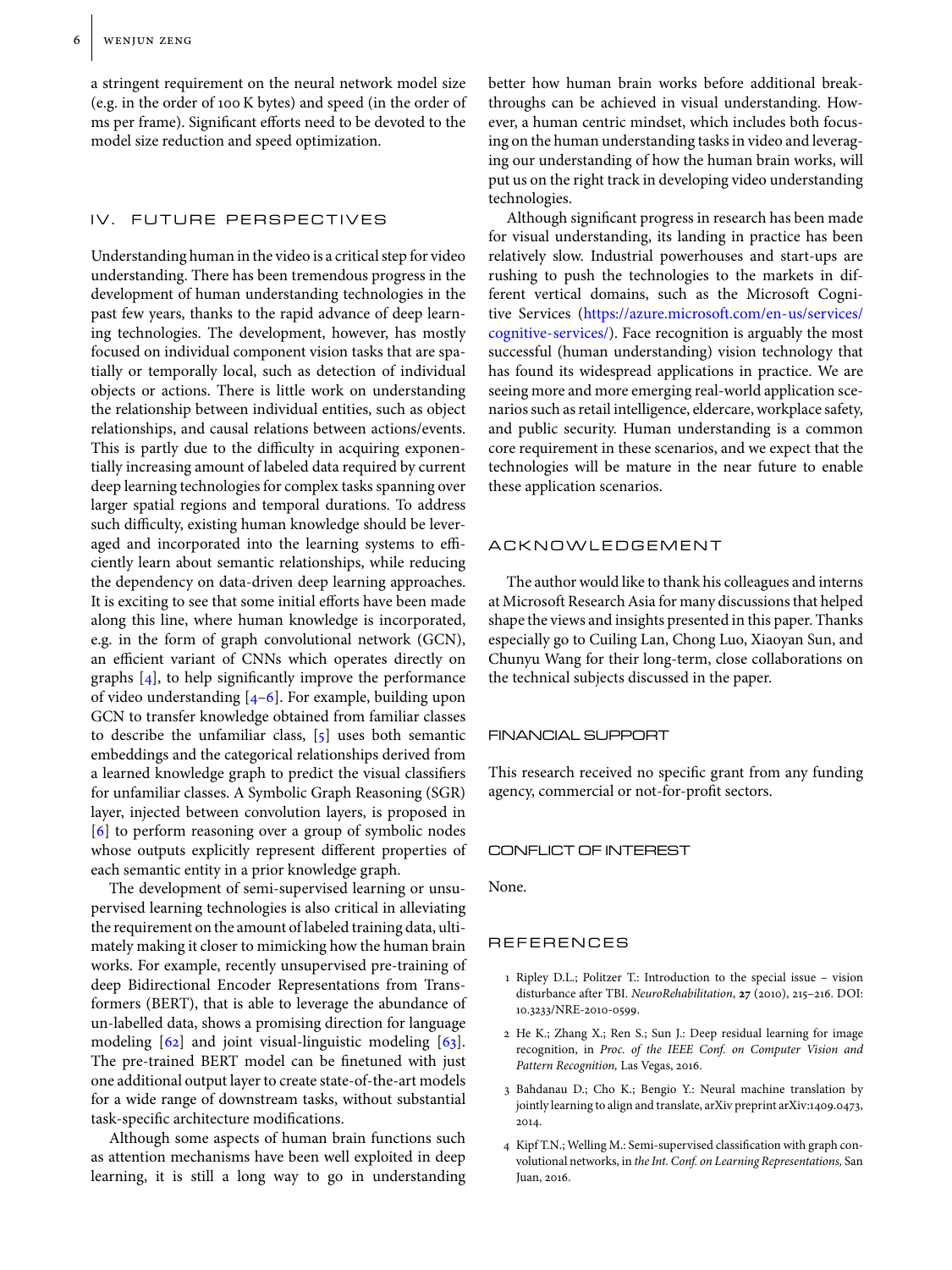- <span id="page-6-37"></span>5Wang X.; Ye Y.; Gupta A.: Zero-shot recognition via semantic embeddings and knowledge graphs, in *Proc. of the IEEE Conf. on Computer Vision and Pattern Recognition*, Salt Lake City, 2018.
- <span id="page-6-0"></span>6 Liang X.; Hu Z.; Zhang H.; Lin L.; Xing E.P.: Symbolic graph reasoning meets convolutions, *Advances in Neural Information Processing Systems*, Montreal, 2018.
- <span id="page-6-1"></span>7 Wang G.; Luo C.; Xiong Z.; Zeng W.: SPM-tracker: series-parallel matching for real-time visual object tracking, in *Proc. of the IEEE Conf. on Computer Vision and Pattern Recognition*, Long Beach, 2019.
- <span id="page-6-2"></span>8 Bertinetto L.; Valmadre J.; Henriques J.F.; Vedaldi A.; Torr P.H.: Fullyconvolutional Siamese networks for object tracking, in *European Conf. on Computer Vision Workshop*, Springer, 2016, 850–865.
- <span id="page-6-3"></span>9 He A.; Luo C.; Tian X.; Zeng W.: A twofold Siamese network for realtime object tracking, in *Proc. of the IEEE Conf. on Computer Vision and Pattern Recognition*, Salt Lake City, 2018, 4834–4843.
- <span id="page-6-4"></span>10 Li B.; Yan J.; Wu W.; Zhu Z.; Hu X.: High performance visual tracking with Siamese region proposal network, in *Proc. of the IEEE Conf. on Computer Vision and Pattern Recognition*, Salt Lake City, 2018, 8971–8980.
- <span id="page-6-5"></span>11 Wu Y.; Lim J.; Yang M.-H.: Online object tracking: a benchmark, in *Proc. of the IEEE Conf. on Computer Vision and Pattern Recognition*, Portland, 2013, 2411–2418.
- <span id="page-6-6"></span>12 Giebel J.; Gavrila D.; Schnorr C.: A Bayesian framework for multi-cue 3D object tracking, in *European Conf. on Computer Vision*, Prague, 2004.
- <span id="page-6-7"></span>13 Perera A.; Srinivas C.; Hoogs A.; Brooksby G.; Wensheng H.: Multiobject tracking through simultaneous long occlusions and splitmerge conditions, in *Proc. of the IEEE Conf. on Computer Vision and Pattern Recognition*, New York, June 2006, 666–673.
- <span id="page-6-8"></span>14 Fleuret F.; Berclaz J.; Lengagne R.; Fua P.: Multi-camera people tracking with a probabilistic occupancy map, *IEEE Trans. Pattern Anal. Mach. Intell.*, **2** (2008), 267–282.
- <span id="page-6-9"></span>15Berclaz J.; Fleuret F.; Turetken E.; Fua P.: Multiple object tracking using k-shortest paths optimization. *IEEE Trans. Pattern Anal. Mach. Intell.*, **9** (2011), 1806–1819.
- <span id="page-6-10"></span>16 Ristani E.; Tomasi C.: Tracking multiple people online and in real time, in *Asian Conf. on Computer Vision*, Singapore, 2014.
- <span id="page-6-11"></span>17 Tang S.; Andres B.; Andriluka M.; Schiele B.: Subgraph decomposition for multi-target tracking, in *Proc. of the IEEE Conf. on Computer Vision and Pattern Recognition*, Boston, 2015 .
- <span id="page-6-12"></span>18 Tang S.; Andriluka M.; Milan A.; Schindler K.; Roth S.; Schiele B.: Learning people detectors for tracking in crowded scenes, in *Proc. of the IEEE Int. Conf. on Computer Vision*, Sydney, 2013.
- <span id="page-6-13"></span>19 Tang S.; Andriluka M.; Andres B.; Schiele B.: Multiple people tracking by lifted multicut and person re-identification, in *Proc. of the IEEE Conf. on Computer Vision and Pattern Recognition*, Honolulu, 2017.
- <span id="page-6-14"></span>20 Yang Y.; Ramanan D.: Articulated pose estimation with flexible mixtures-of-parts, in *Proc. of the IEEE Conf. on Computer Vision and Pattern Recognition*, Colorado Springs, 2011.
- <span id="page-6-15"></span>21 Chen X.; Yuille A.: Articulated pose estimation by a graphical model with image dependent pairwise relations, in *Advances in Neural Information Processing Systems*, Montreal, 2014.
- <span id="page-6-16"></span>22 Yang W.; Ouyang W.; Li H.; Wang X.: End-to-end learning of deformable mixture of parts and deep convolutional neural networks for human pose estimation, in *Proc. of the IEEE Conf. on Computer Vision and Pattern Recognition*, Las Vegas, 2016.
- <span id="page-6-17"></span>23 Toshev A.; Szegedy C.: DeepPose: human pose estimation via deep neural networks, in *Proc. of the IEEE Conf. on Computer Vision and Pattern Recognition*, Columbus, 2014.
- <span id="page-6-19"></span>24 Wei S.-E.; Ramakrishna V.; Kanade T.; Sheikh Y.: Convolutional pose machines, in *Proc. of the IEEE Conf. on Computer Vision and Pattern Recognition*, Las Vegas, 2016.
- <span id="page-6-18"></span>25Newell A.; Yang K.; Deng J.: Stacked hourglass networks for human pose estimation, in *European Conf. on Computer Vision*, Amsterdam, 2016.
- <span id="page-6-20"></span>26 Cao Z.; Simon T.; Wei S.; Sheikh Y.: Realtime multi-person 2D pose estimation using part affinity fields, in *Proc. of the IEEE Conf. on Computer Vision and Pattern Recognition*, Honolulu, 2017.
- <span id="page-6-21"></span>27 Sun K.; Lan C.; Xing J.; Wang J.; Zeng W.; Liu D.: Human pose estimation using global and local normalization, in *Proc. of the IEEE Int. Conf. on Computer Vision*, Venice, 2017.
- <span id="page-6-22"></span>28 Martinez J.; Hossain R.; Romero J.; Little J.J.: A simple yet effective baseline for 3D human pose estimation, in *Proc. of the IEEE Int. Conf. on Computer Vision*, Venice, 2017.
- 29 Moreno-Noguer F.: 3D human pose estimation from a single image via distance matrix regression, in *Proc. of the IEEE Conf. on Computer* Vision and Pattern Recognition, Honolulu, 2017, 1561-1570.
- <span id="page-6-23"></span>30 Sun X.; Xiao B.; Wei F.; Liang S.; Wei Y.: Integral human pose regression, in *European Conf. on Computer Vision*, Munich, 2018.
- <span id="page-6-24"></span>31 Hartley R.; Zisserman A.: Multiple View Geometry in Computer Vision. Cambridge University Press, Cambridge, 2003.
- <span id="page-6-25"></span>32 Amin S.; Andriluka M.; Rohrbach M.; Schiele B.: Multiview pictorial structures for 3D human pose estimation, in *British Machine Vision Conf.*, Bristol, 2013.
- <span id="page-6-26"></span>33 Qiu H.;Wang C.;Wang J.;Wang N.; ZengW.: Cross view fusion for 3D human pose estimation, in *Proc. of the IEEE Int. Conf. on Computer Vision*, Seoul, 2019.
- <span id="page-6-27"></span>34 Ionescu C.; Papava D.; Olaru V.; Sminchisescu C.: Human3. 6 m: large scale datasets and predictive methods for 3d human sensing in natural environments. *IEEE Trans. Pattern Anal. Machine Intell.*, **7** (2014), 1325–1339.
- <span id="page-6-28"></span>35Tome D.; Toso M.; Agapito L.; Russell C.: Rethinking pose in 3D: multi-stage refinement and recovery for markerless motion capture, in *Int. Conf. on 3D Vision*, Verona, 2018.
- <span id="page-6-29"></span>36 Wang X.: Intelligent multi-camera video surveillance: a review. *Pattern Recognit. Lett.*, **34** (1) (2013), 3–19.
- <span id="page-6-30"></span>37 Varior R.R.; Shuai B.; Lu J.; Xu D.; Wang G.: A Siamese long shortterm memory architecture for human re-identification, in *European Conf. on Computer Vision*, Amsterdam, 2016.
- <span id="page-6-34"></span>38 Su C.; Li J.; Zhang S.; Xing J.; Gao W.; Tian Q.: Pose-driven deep convolutional model for person re-identification, in *Proc. of the IEEE Int. Conf. on Computer Vision*, Venice, 2017.
- <span id="page-6-31"></span>39 Suh Y.; Wang J.; Tang S.; Mei T.; Lee K.M.: Part-aligned bilinear representations for person re-identification, in *European Conf. on Computer Vision*, Munich, 2018.
- <span id="page-6-32"></span>40 Cheng D.; Gong Y.; Zhou S.; Wang J.; Zheng N.: Person reidentification by multi-channel parts-based CNN with improved triplet loss function, in *Proc. of the IEEE Conf. on Computer Vision and Pattern Recognition*, Las Vegas, 2016.
- <span id="page-6-33"></span>41 Wang G.; Yuan Y.; Chen X.; Li J.; Zhou X.: Learning discriminative features with multiple granularities for person re-identification, *ACM Multimedia*, Seoul, 2018.
- <span id="page-6-35"></span>42 Li D.; Chen X.; Zhang Z.; Huang K.: Learning deep context-aware features over body and latent parts for person re-identification, in *Proc. of the IEEE Conf. on Computer Vision and Pattern Recognition*, Honolulu, 2017.
- <span id="page-6-36"></span>43 Zhao H. *et al.* Spindle net: person re-identification with human body region guided feature decomposition and fusion, in *Proc. of the*